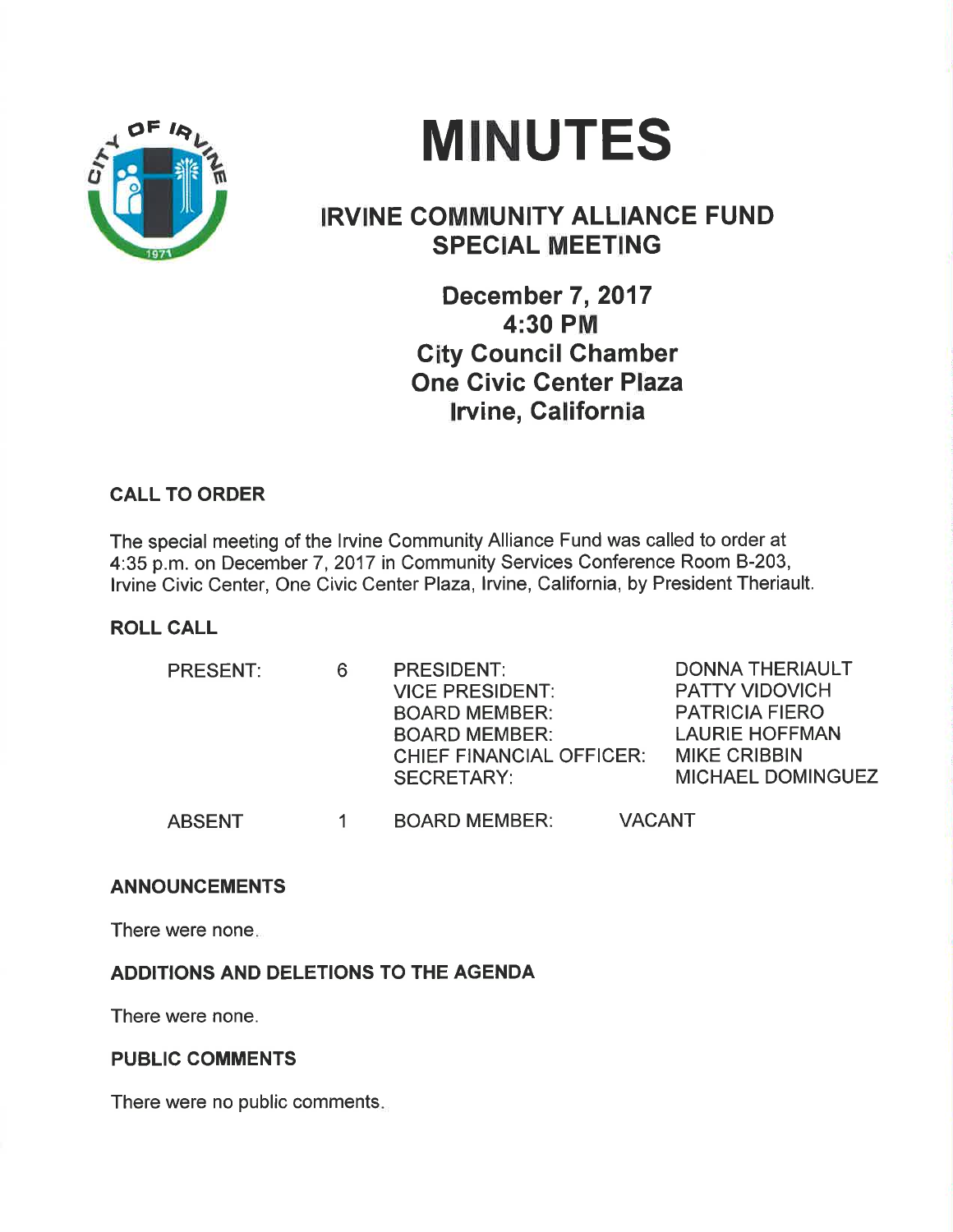#### BOARD BUSINESS

#### 1. APPROVAL OF IRVINE COMMUNITY ALLIANCE FUND BOARD MINUTES

AGTION: Moved by President Theriault and seconded by Vice President Vidovich to approve the minutes of the special lrvine Community Alliance Fund (ICAF) meeting held on November 3,2016.

The motion carried as follows

| AYES:           |              | <b>Board Members:</b> | Theriault, Fiero, Cribbin     |
|-----------------|--------------|-----------------------|-------------------------------|
| <b>ABSTAIN:</b> | $\mathbf{3}$ | <b>Board Members:</b> | Vidovich, Hoffman, Dominguez  |
|                 |              |                       | (not present 11/3/16 meeting) |

#### 2. BOARD MEMBERSHIP

President Theriault called for nominations for the offices of President, Vice President, Chief Financial Officer and Secretary. The Board unanimously approved the following slate to serve as officers of the lrvine Community Alliance Fund Board for Fiscal Year 2017-18.

| President:                      | Donna Theriault          |
|---------------------------------|--------------------------|
| Vice President:                 | <b>Patricia Fiero</b>    |
| <b>Chief Financial Officer:</b> | <b>Mike Cribbin</b>      |
| Secretary:                      | <b>Michael Dominguez</b> |

Additional discussion on the challenge of filling "member-at-large" vacancy (must be member of the public) to ensure the Board seats seven members. Board member application to be placed on website. Existing Board agrees to reach out to community members/contacts with relevant experience for potential candidates.

#### 3. IRVINE GIVES WEBSITE UPDATE

Chief Financial Officer Cribbin reviewed on-line donations and provided update on the City's online donation program. Total on-line donations for prior fiscal year is of \$30,576.15. This report is "receive and file" and no action is required.

Also discussed was Citywide fundraising donations of approximately \$350,000 annually. Chief Financial Officer Cribbin suggested in the future to present a report of all donations to the City to the ICAF Board for informational purposes. Right now reporting is just on *Irvine Gives* website donations and donations to ICAF.

Discussion began on the continued purpose, efficacy and viability of the lrvine Community Alliance Fund. ICAF bylaws state that ICAF is established to accept donations from groups unable to directly donate to the City. General discussion ensued on whether there is another vehicle or method people can use for such donations other than ICAF.